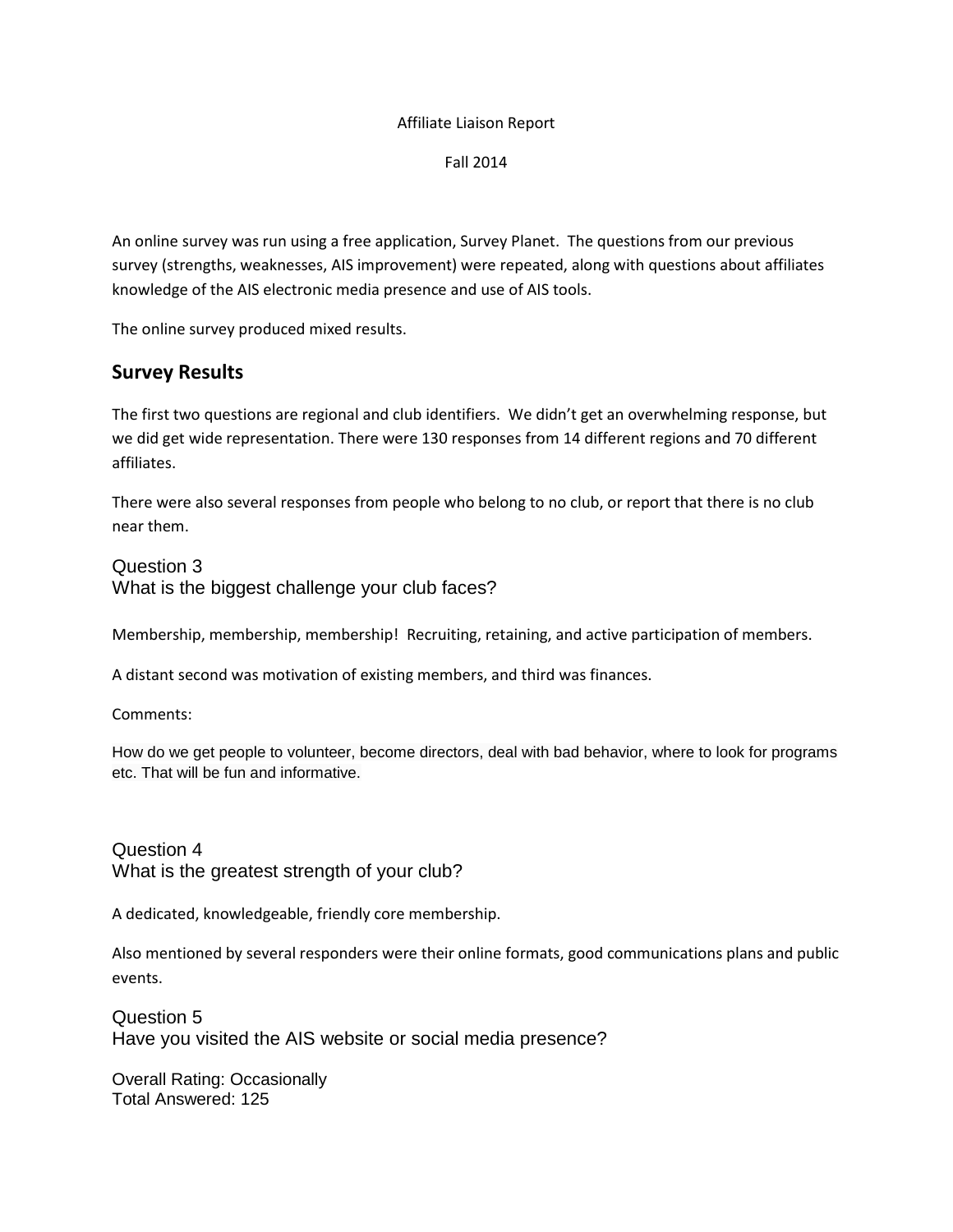| <b>Iris</b>              |     |     |
|--------------------------|-----|-----|
| Encyclopedia (Iris Wiki) | 88% | 110 |
| AIS Facebook Page        | 33% | 41  |
| AIS Blog                 | 29% | 36  |
| Other                    | 12% | 15  |

Question 6 How often do you visit the AIS Website?

### Current Rating: Occasionally Total Answered: 125

| Frequently   | 42% | 52 |
|--------------|-----|----|
| Occasionally | 46% | 58 |
| Seldom       | 12% | 15 |

Some ideas listed for the website are: Add free-form search. Make the website more user friendly. (no suggestion on how this could be done)

Question 7 How often do you visit the AIS Iris Encyclopedia (Iris Wiki)?

Current Rating: Occasionally Total Answered: 124

| Frequently   | 60% | 74 |
|--------------|-----|----|
| Occasionally | 28% | 35 |
| Seldom       | 6%  | 7  |
| Never        | 6%  | 8  |

It would be great to be able to enter a description of an iris and have it come up with possible matches.

Question 8 How often do you visit the AIS Facebook page?

Current Rating: Seldom Total Answered: 126

| 6%  | 8  |
|-----|----|
| 14% | 18 |
| 25% | 32 |
| 54% | 68 |
|     |    |

On Facebook, post something other than what one can read in the Blog or on other Facebook pages...usually people belong to these already. Facebook also has to be posted more frequently to maintain people's interest.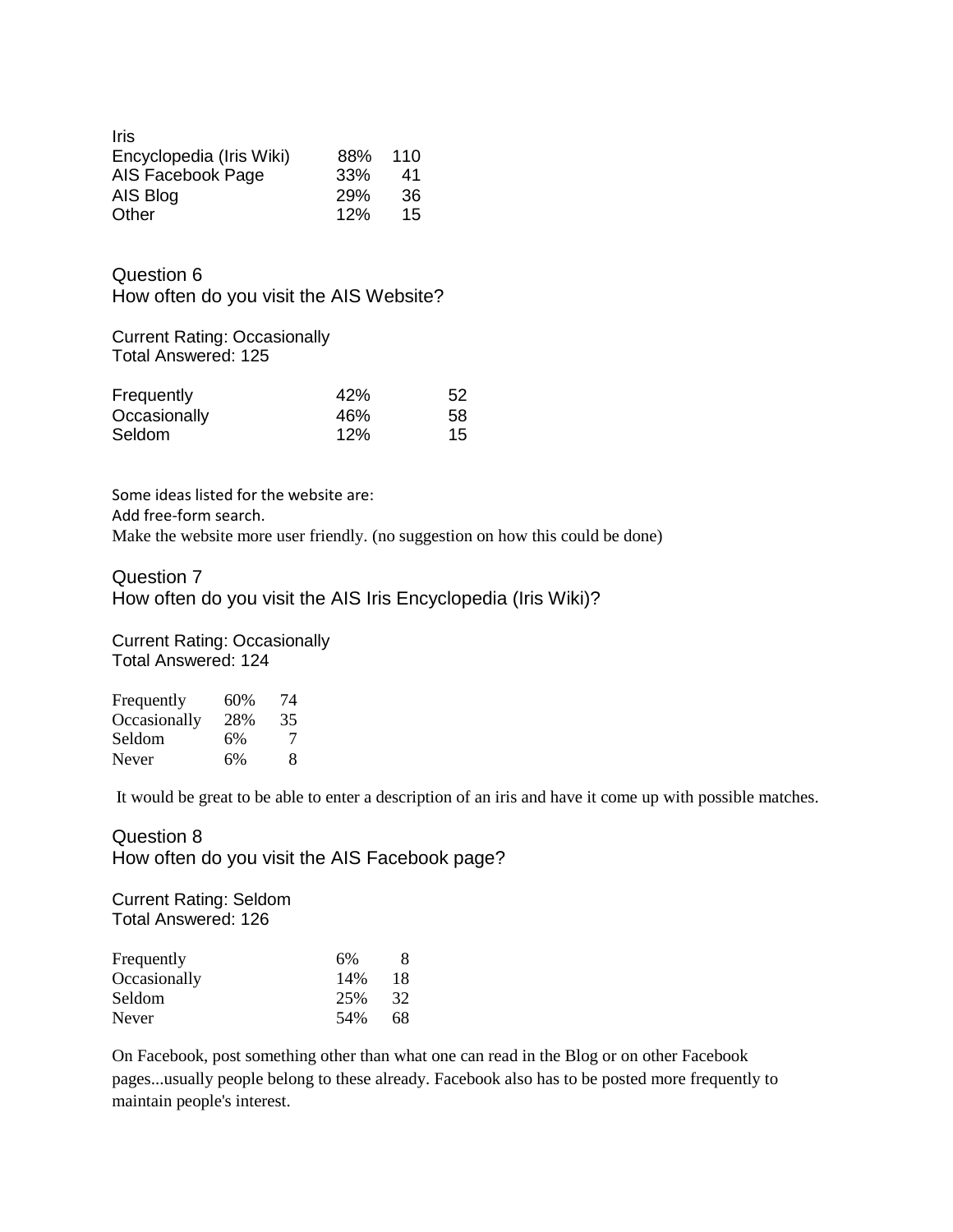# Question 9 What's the one thing you would do to improve the AIS?

Responses to this were all over the map. There were even several applauding the AIS.

Two themes dominated:

- 1. Make the general gardening public more aware of iris. A number of specific ideas were given, they are appended at the end of this report
- 2. Decrease the cost/time of the national convention to make it more accessible.

One response that combined these:

Develop a new version of conventions and regional meetings where the public is made a part of the garden visits and shows to really promote AIS and make the visits to cities something that the public is aware of and can participate in. I don't know how to implement it, but I think it would improve our exposure and encourage new members.

Other comments:

Get better promotion in garden magazines, so that we can gather in people who are garden enthusiasts, not just iris lovers.

More publicity/social presence "iris" articles in paper etc. "out in the world".

Have someone talk about Iris on PBS, Covering AIS, Growing, ans shows. Telling the general public what is in there back yard as are as a resource.

Expand the AIS Internet and physical library,

Regional meetings and National conventions are expensive to attend. That makes the range of attendees somewhat limited. If there were some way to reduce the costs of these gatherings, perhaps more members would attend. Our fall regional has been reduced to a one day affair. We always meet at a cite that is central. The facility is free and we cater our lunch. The total expense for such a meeting is usually only about \$25.00 registration. The gas costs are reduced by carpooling. We offer judges training at that meeting, have a business meeting, and hold an auction. We usually have about 30 people attending.

# Question 10 Has your club used the AIS insurance coverage?

The majority responded an enthusiastic 'yes'. The 'no' and 'don't know' were about equal.

Question 11 Has your club used the AIS Exhibition Toolkit?

About one-half responded 'yes'. The rest split between flat 'no' and 'don't know'.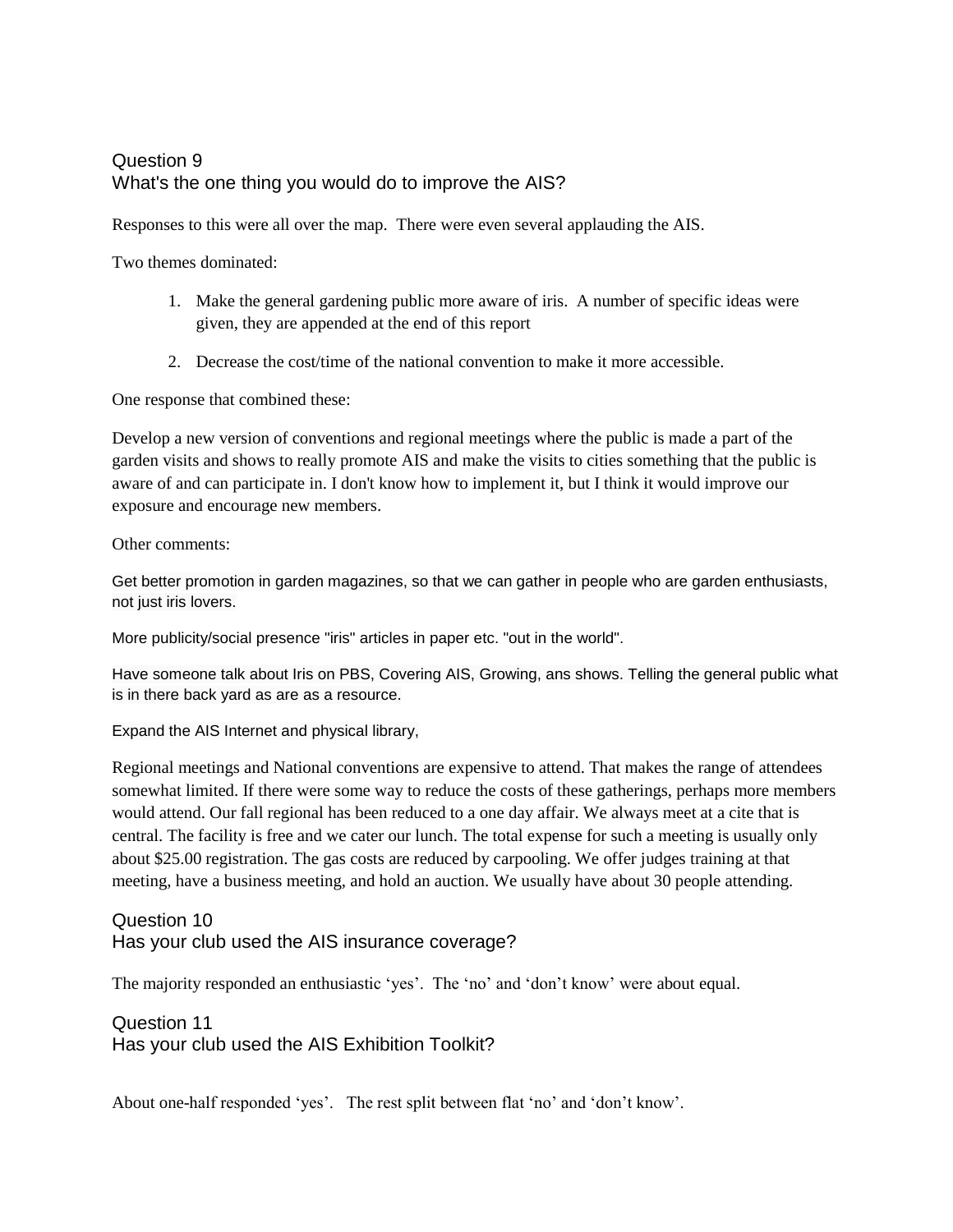# Question 12 Has your club used the AIS Marketing Manual?

Only 2 responded 'yes'. Almost all the rest did not know about it. Perhaps an article about it, with a link to the document is needed.

# Question 13

As the parent organization, how can the AIS help our clubs be more successful?

There was lots of advice for us. And some nice positive comments as well, such as:

It is great that the parent organization has so much information available to its members..

Many answered with requests for speakers, presentations, hand-outs and display material.

Also help creating new clubs, visiting regions with few clubs.

Assistance with bylaws and defining officer roles.

There were also two comments to reduce in-fighting.

More suggestions:

Have the Regional Vice Presidents fill all the AIS Board Director positions. Better communication is needed from the Board to the Regions and to the Affiliates.

I think there will be required a hard look at the (c)hanging society in which we live and the need to develop a way to offer this changing society an interesting and relevant way to explore the world of irises -- IN MODERN TERMS!

Provide clubs with materials for programs, informational pieces to hand out at events and a list of speakers that are willing to travel (expenses paid) to clubs to present programs.

Combine the Sections with the AIS. There is too much overlap e.g. articles in newsletters, and 'one-stop shopping' is the trend.

Make the show categories more contemporary. Example the Quilt shows; They have all kinds of modern quilt categories. My friend won in a wall hanging quilt that included computer motherboard parts sewn on a quilted background. AIS iris shows are tied to dated designs specs. No dioramas, no displays, no etc. Open it up to all types of creativity and leave the design judges in the dust.

Continue development of the wiki

Make judges training more rigorous

Make more club resources available online - not just info with someone to call, but actually downloadable.

I believe the awards program needs to be improved. I find it very uncomfortable when filling out the Ballot because no matter how hard you try to see as many gardens as possible in each class there are plants I have not seen and I have no way of knowing if they are better than the ones I have seen. As a result, those hybridizers who get their irises out as guest irises and distribute then widely get the awards and not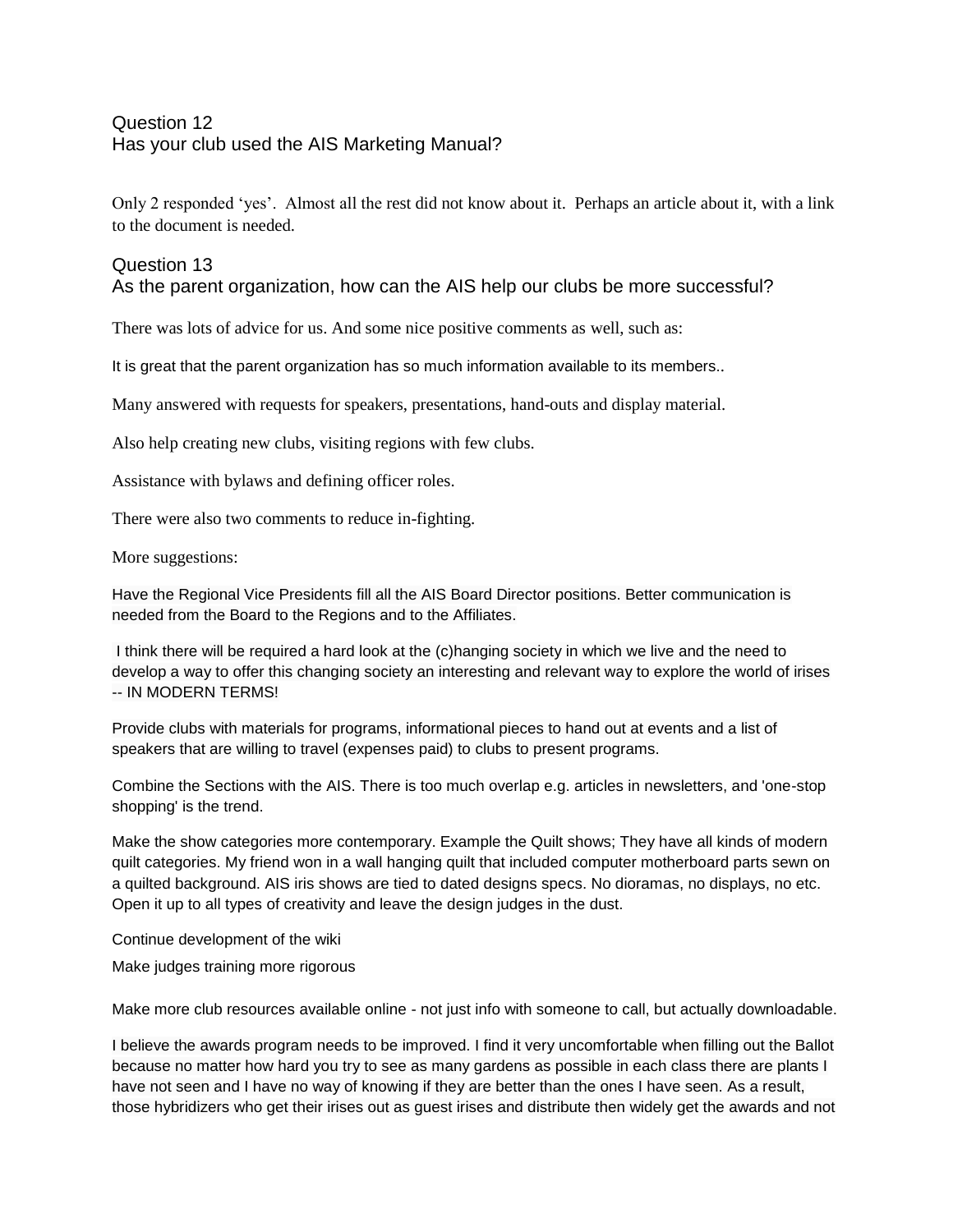necessarily the best irises. The Royal Horticultural Society has a system of trials using a judging panel over a three year period which is effective.

Develop a line of AIS wear (T-shirts, hats, sweatshirts, etc.)--would give a lot more visibility to AIS.

I would try to get the Symposium to members sooner or give a longer deadline for returning it. Our club meets in July and then we don't meet again until our fall potluck, either Sept or Oct. Many clubs may be like this so if AIS could change the deadline to say Oct the 15 or even later then more clubs might have a better chance to get together to get the Symposium filled out and back to AIS.

Make judges training more accessible for those in remote areas, I.e. Online refresher courses for classroom sessions.

Have the officers visit the various regions on a three year rotating. Schedule to better connect with the local clubs within the various Regions.

It would be helpful if clubs had a list of iris members willing to speak at meetings and subjects they would like to talk about.

Also, if each club in a region could make a list of members willing to come and what fee they charge, Then we could combine each list into one list.

It's hard to call someone out of the blue and say" we need a speaker, how about you and what do you charge?"

Get current leadership to involve more younger folks.

Make more club resources available online - not just info with someone to call, but actually downloadable.

Be more responsive to affiliate members' inquiries and suggestions.

And while I have your attention - please don't eliminate the section board meetings from AIS conventions! As a HIPS officer, we depend on those meetings to get our business done, and nearly always have a quorum.

The photos on the Wiki are very popular. But they have replaced, I think, our library of slides. NOT ALL MEETING SITES have internet connections, plus these can be unrelable. We've had 2 recent speakers have computer issues that derailed their presentations. Are we offering any type of current or past libraries of photos?

Are we sponsoring any type of overall iris growing guide updates? not all of us can grow Tall Bearded irises!

AIS should be broad (covering all classes of iris) expansive and digital - excellent progress in the last 10 years!

Affiliate clubs need to be personal and supportive of members, it's the people we know more than the iris who motivate us to get together, and press on

Our affiliate members are older and not greatly computer literate, how can we get together with younger folks who access iris information digitally - would they even want to talk with us?